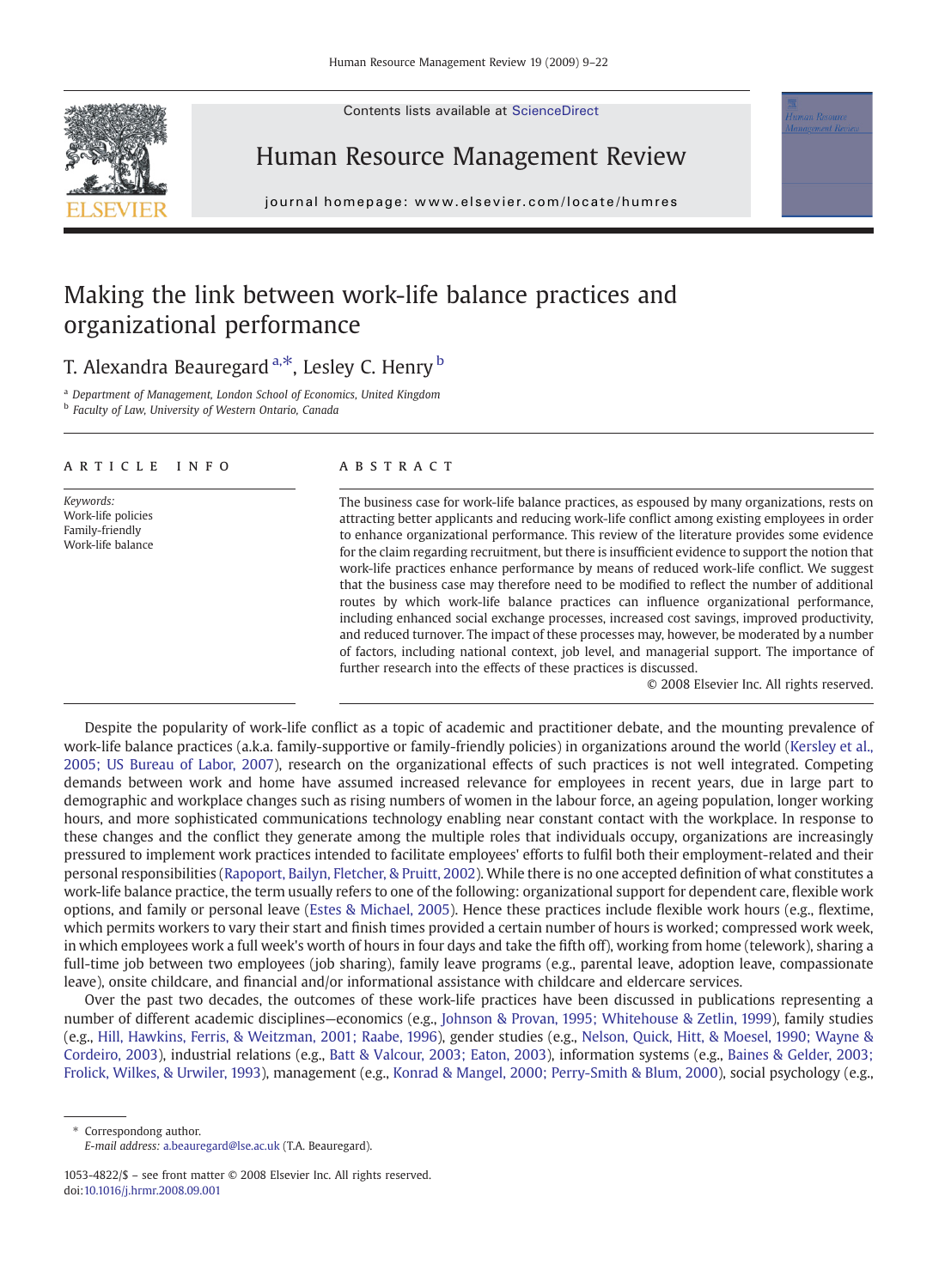[Allen & Russell, 1999; Hegtvedt, Clay-Warner, & Ferrigno, 2002](#page--1-0)), and sociology (e.g., [Blair-Loy & Wharton, 2002; Glass & Estes,](#page--1-0) [1997\)](#page--1-0). The most common approach is to view work-life balance practices through a business case lens: that is, by offering these practices, organizations attract new members and reduce levels of work-life conflict among existing ones, and this improved recruitment and reduced work-life conflict enhance organizational effectiveness.

A review of the literature, however, questions this purported link between work-life balance practices and organizational effectiveness. The majority of studies investigating the outcomes of work-life practices do not measure work-life conflict, and thus cannot support this proposed mediated relationship ([Eby, Casper, Lockwood, Bordeaux, & Brinley, 2005\)](#page--1-0). The mechanisms by which the provision of work-life practices affects both employee behaviour and organizational performance remain unclear and under-researched ([Allen, 2001; Schutte & Eaton, 2004\)](#page--1-0). The results of a number of studies reviewed in this paper appear to suggest that work-life balance practices do not necessarily influence levels of employee work-life conflict, but instead improve organizational performance via other routes, such as reduced overheads in the case of employees working from home, improved productivity among employees working at their peak hours, or social exchange processes arising from perceptions of organizational support (e.g., [Allen, 2001; Apgar, 1998; Shepard, Clifton, & Kruse, 1996](#page--1-0)).

This paper examines the literature to identify the various ways in which organizational work-life practices may influence organizational performance. Using a wide range of studies from a variety of disciplines, the empirical support available for the link between work-life practices and organizational performance at both the individual and organization level of analysis is reviewed. Integrating the literature in this fashion provides us with important new insights regarding potential moderators and mediators of the link between work-life practices and organizational performance, and suggests new research questions that may further enhance our understanding of how (or if) this link operates. Fig. 1 illustrates the relationships identified and suggested by this examination of the literature, and provides a structure for the framework of the paper.

First, the paper will focus on individual-level explanations for the link between work-life practices and organizational performance, such as reduced work-life conflict, improved job-related attitudes and perceived organizational support, and use of practices. Organization level explanations will then be explored, such as improved recruitment, retention, and productivity. Within each section, the literature's major findings will be reviewed and the key implications drawn out. The paper concludes by discussing the future of work-life balance practices, analyzing inadequacies in current research, and identifying directions for future research.

### 1. Rationale for methodology

By conducting a comprehensive narrative review rather than a meta-analysis, we are able to examine the different ways in which work-life practices and outcomes are conceptualized and measured in the literature, and explore the theory underpinning



Fig. 1. Model of proposed relationships between the provision of work-life balance practices and organizational performance.